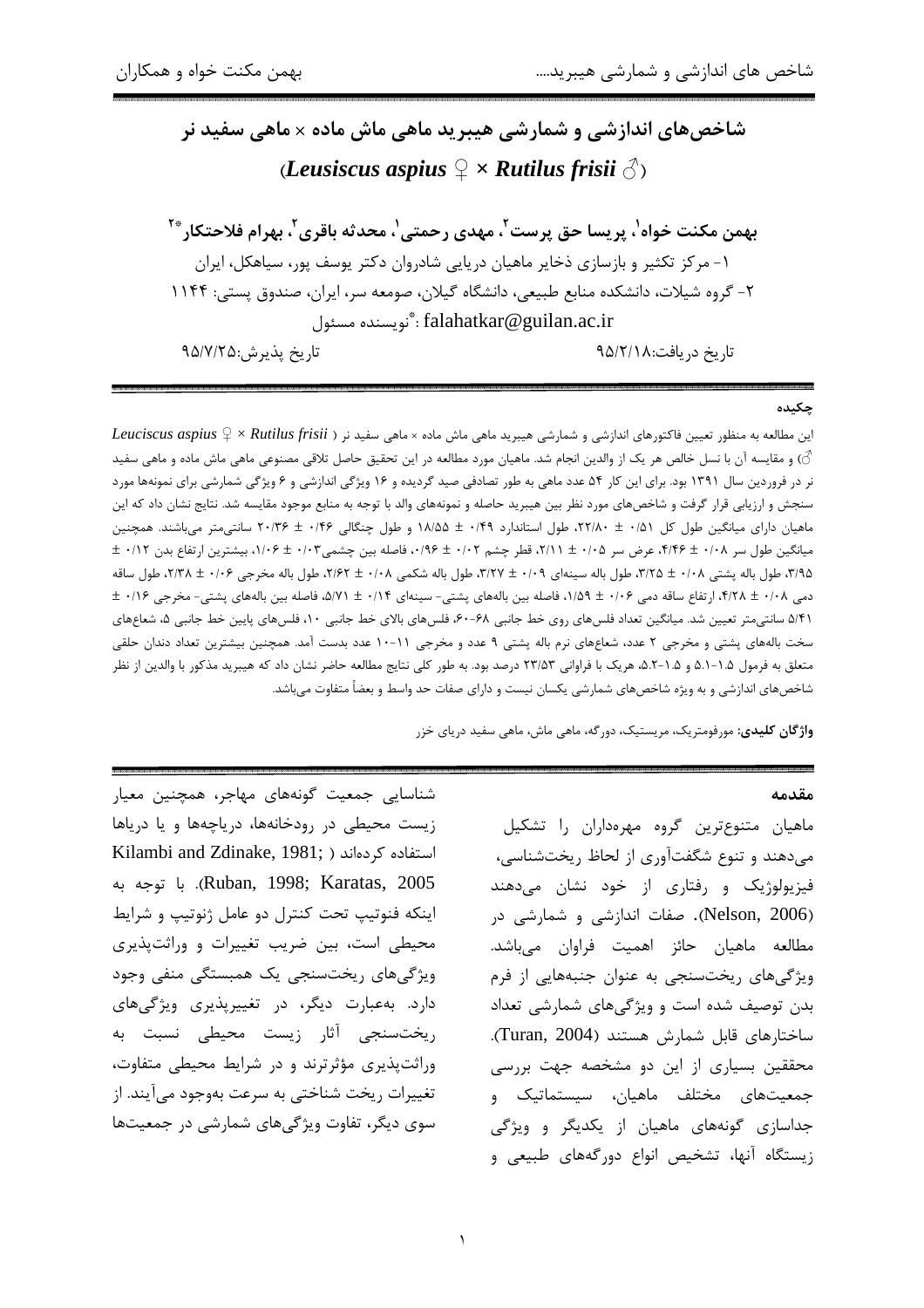عملكردى مانند افزايش سرعت رشد، انتقال صفات مطلوب بين گونهها، تركيب صفات مطلوب دو گونه به یک گروه از ماهیان، کاهش تولید مثل ناخواسته از طریق تولید ماهیان عقیم یا نسل تک جنسی (mono-sex) با استفاده از تفاوت جنسی، افزایش قابلیت برداشت محصول، کیفیت گوشت، مقاومت در برابر بیماری، افزایش تحمل زیست محیطی و به طورکلی افزایش مقاومت در شرایط پرورش استفاده میشود. استفاده از هیبریدها توسط پرورشدهندگان با هدف توليد موجودات آبزي با صفات مطلوب و يا بهبود عملکرد استفاده میشود. به طور معمول، هدف تولید نسلی است که عملکرد بهتری از هر دو گونه والدين داشته باشند (Bartley et al., 2001). از دير باز تولید ماهیان دورگه نسل اول مورد توجه محققین بوده و تاکنون دورگههای متعددی در بسیاری از جنسها ويا خانوادههاى ماهيان وصدفها مانند کيور ماهيان، گربه ماهيان، تيلاييا، خانواده باس ماهیان، ماهیان خاویاری، آزاد ماهیان، شانک ماهیان، خورشید ماهیان، صدفها، خرچنگها و سایر گونهها به صورت موفقیت آمیزی تولید شده است Chevassus, 1983; Refstie, 1983; Steffens) et al., 1990; Hulata, 1995; Harrell, 1997; .(Lawrence et al., 2000)

یکی از بررسیهای اولیه بر روی ماهیان دورگه، مطالعه خصوصیات اندازشی و شمارشی آن و مقایسه آن با والدین میباشد. از جمله بررسیهایی که در زمینه خصوصیات اندازشی و شمارشی هیبریدهای ماهیان صورت گرفته است میتوان به مقایسه این صفات در دورگههای حاصل از تلاقی فیل ماهی (Huso huso) و تاسماهی ایرانی ( Acipenser , (Pourkazemi et al., 2006) (persicus همچنین بررسی مورفومتریک اندازشی در هیبرید بين ماهي سفيد ماده و كپور علفخوار نر Hosseini, ) (Ctenopharyngodon idella) 1996) اشاره کړد. بیشتر به تمایزات ژنتیکی بستگی دارد ( Soule .(1982; Poulet, 2004)

Rutilus frisii kutum Kamansky, ) ماهی سفید 1901) از خانواده کپور ماهیان یکی از انواع مهم ماهیان استخوانی شرق ایران است که از رودخانه ترک در شرق دریای خزر تا جنوبی ترین بخشهای این دریا در نواحی نزدیک به خط ساحلی زندگی . (Paykan Heyrati et al., 2007). ویژگیهای ریخت شناسی این ماهی شامل بدن دوکی شکل و در مقطع عرضی دایرهای شکل، دهان نیمه تحتانی با پوزه متحرک و فاقد سبیلک، فلسها متوسط و سیکلوئیدی و ارتفاع بدن کمتر از طول سر یا برابر آن میباشد. قسمت پشت تیره رنگ، طرفین نقرهای روشن و ناحیه شکمی سفید رنگ میباشد Abbasi et al., 1999; Abdoli, 2000; ) .(Valipour and Khanipour, 2009

Leusiscus aspius Linnaeus, ) ماهی ماش 1758) از خانواده کپورماهیان شکارچی ساکن در آبهای جاری است که در شرق اروپا، جنوب اسکاندیناوی و حوضههای آبریز دریای سیاه و دریای خزر در آسيا حضور دارد ( Mamcarz, 2000; Coad, 2015). بدن این ماهی کشیده و از طرفین فشرده می باشد. شکاف دهانی بزرگ و دهان فوقانی، فاقد سبیلک و فلس۵ها سیکلوئیدی است. ناحیه پشت بدن خاکستری متمایل به آبی، بالههای پشتی و دمی خاکستري رنگ، بالههاي شکمي و مخرجي کمي قرمز رنگ است. نمونههای کوچکتر دارای پشت نقرهای تیره هستند. نمونههای بزرگتر سایه روشنی از قرمز طلایی بر روی پهلوها دارند. ماهی ماش دارای یک کیل فلس دار است و لبها و باله قرمز رنگ است .(Abbasi et al., 1999; Coad, 2015)

در میان مهره داران، دورگهگیری به ویژه در ماهیان امری شایع است (Scribner et al., 2000) و معمولاً نسبت به سایر مهره داران بیشتر مشاهده میشود. دورگەگیری معمولاً بین گروەھای خاصی از ماھیان در آبزی پروری و شیلات به منظور بهبود صفات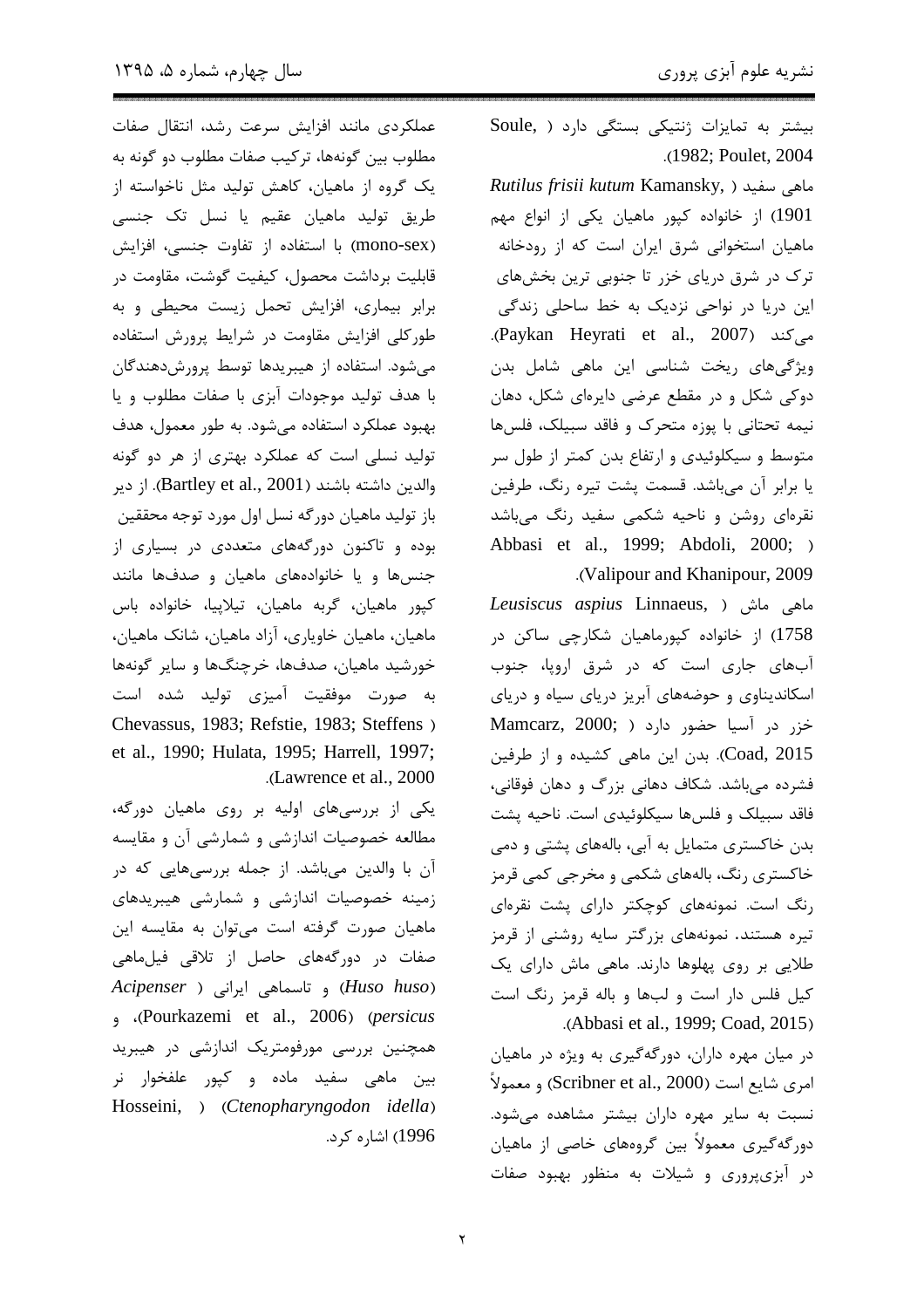کیلوگرم وزن بدن) مورد تزریق هورمون قرار گرفت، در حالی که مولدین نر سفید کاملاً آماده بوده و نیازی به القای هورمونی نداشتند. برای لقاح از ۳ مولد نر استفاده شد و لقاح به صورت خشک انجام گردید (Falahatkar et al., 2013). بدين ترتيب دورگه جدید در مرکز فوق تولید گردید و لاروها پس از رسیدن به وزن ۲/۵ میلی گرم به استخرهای خاکی و تا (Falahatkar et al., 2015) و تا شروع آزمایش در استخرهای مذکور نگهداری شدند. اندازهگیری ویژگیهای اندازشی و شمارشی: به-منظور ارزیابی خصوصیات اندازشی و شمارشی ۵۴ عدد ماهی به طور تصادفی انتخاب شد و در مجموع ۱۶ فاکتور اندازشی و ۶ فاکتور شمارشی مورد بررسی قرار گرفت. ویژگیهای اندازشی از قبیل طول کل، طول چنگالی، طول استاندارد، طول سر، عرض سر، قطر چشم، فاصله بین چشمی، بیشترین ارتفاع بدن، طول ساقه دمي، ارتفاع ساقه دمي، طول باله پشتي، طول باله سینهای، طول باله شکمی، طول باله مخرجی، فاصله بین بالههای پشتی- سینهای و فاصله بین بالههای پشتی- مخرجی بر حسب سانتیمتر اندازهگیری شد (شکل ۲). همچنین مشخصههای شمارشی شامل تعداد فلسهای روی خط جانبی، تعداد فلسهای بالای خط جانبی، تعداد فلسهای پایین خط جانبی، تعداد شعاعهای سخت و نرم باله یشتی، تعداد شعاعهای سخت و نرم باله مخرجی و تعداد دندانهای حلقی(شکل ۳) نیز مورد محاسبه قرار گرفت. سپس این شاخصها بین دورگه مذکور و Blashefi et al., ) والدين آن مورد مقايسه قرار ر .(2012; Rezaei et al., 2012; Coad, 2015 هیبرید مورد مطالعه در تحقیق حاضر نمونهای از یک هیبرید جدید است که از تلاقی ماهی ماش ماده و ماهی سفید نر حاصل گردید و در وهله اول به منظور جبران عدم پرورش ماهی ماش و سفید در ایران و با هدف تولید یک ماهی جدید و افزایش توان تولید در آبزیپروری کشور انجام شد. از آنجایی که دورگهها ممکن است نسبت به والدین خود عملکرد متفاوتی داشته باشند، بدین منظور معرفی یک دورگه جدید به صنعت آبزيپروري نيازمند شناسايي دقيق آن میباشد که قدم اول آن میتواند مطالعات مربوط به تعیین خصوصیات مورفومتریک و مریستیک باشد. از این ویژگیها جهت مقایسه جمعیتهای مختلف ماهیان، سیستماتیک و جداسازی، شناسایی دور گهها، گونههای جدید و جمعیت گونههای مهاجر استفاده می شود. با توجه به اینکه مطالعهای راجع به مقایسه خصوصیات اندازشی و شمارشی این هیبرید صورت نگرفته بود، به همین دلیل بررسی این شاخصها در هيبريد مذكور و مقايسه آن با والدين ميتواند در قدم اول شناخت این هیبرید قرار گرفته و سبب تفکیک آن از نمونههای والد گردد.

## مواد و روش ها

تولید ماهی و شرایط پرورش: در اسفند ماه ١٣٩٠ از ٢ عدد ماهی ماش ماده که از منطقه ارس صید و در مرکز تکثیر و بازسازی ذخایر ماهیان دریایی شادروان دکتر یوسف پور سیاهکل نگهداری شده بود با استفاده از کاتتر (Catheter) نمونه تخمک برداشته شد و پس از بررسی آزمایشگاهی مشخص گردید که یک عدد ماهی ماده از نظر رسیدگی جنسی آمادگی لازم برای تکثیر مصنوعی را دارد. در فروردین ۱۳۹۱ مولد ماده ماش در دو مرحله (با دوز اوليه ٠/١ میلی لیتر Ovaprim به ازای هر کیلوگرم وزن بدن و دوز نهایی ۰/۴ میلی لیتر Ovaprim به ازای هر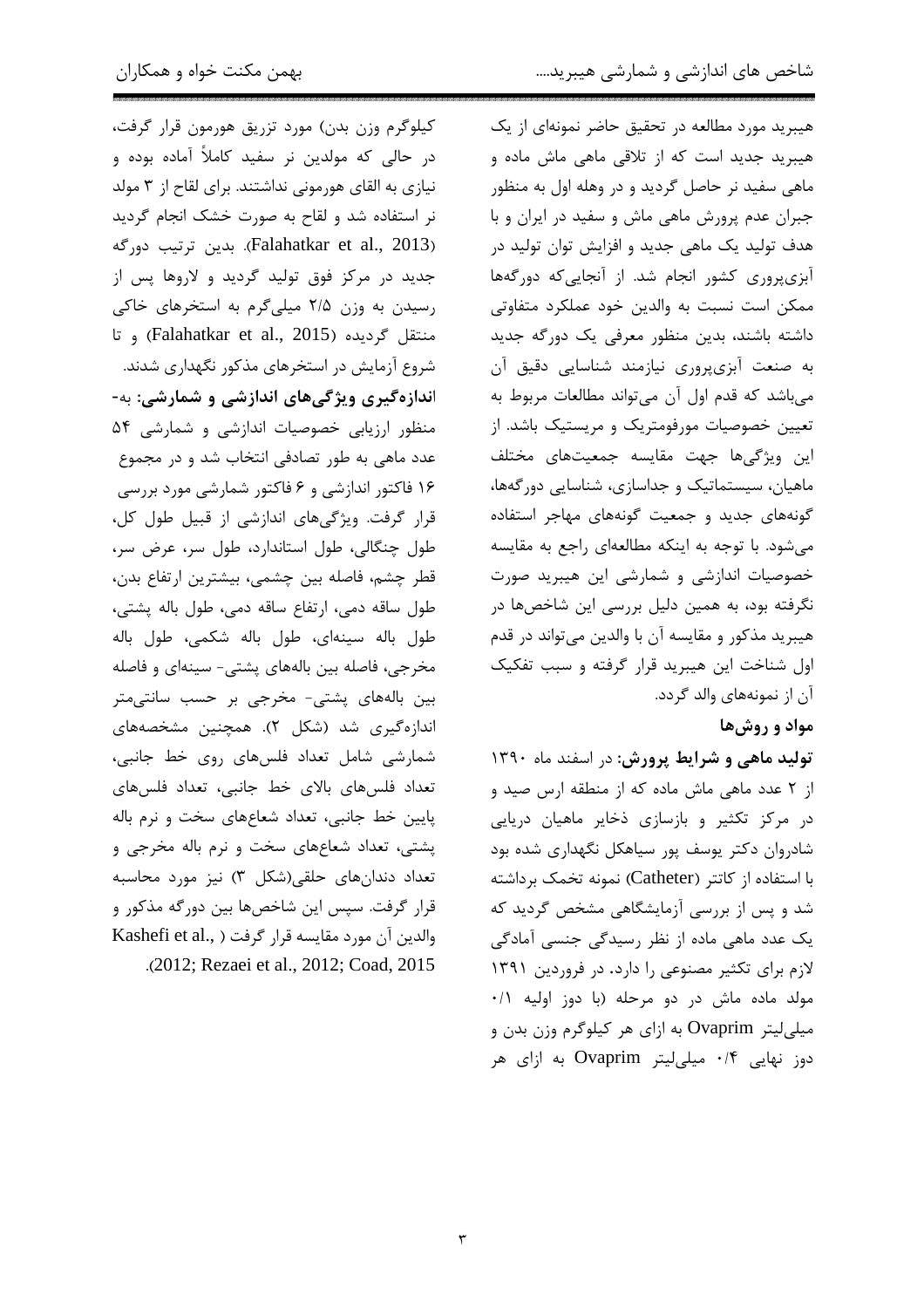

شکل ۱: روند رشد هیبرید ماهی ماش ماده × ماهی سفید نر ( $\mathcal C\times\mathcal R$ utilus frisii  $\mathcal C\to L$ در طی نمونه برداری





شکل ۲: صفات اندازشی مورد بررسی در هیبرید ماهی ماش ماده × ماهی سفید نر ( $\geqslant 1$  Kutilus frisii  $\zeta$  × Autilus frisii  $\zeta$ .TL: طول كل، FL: طول چنگالي، SL: طول استاندارد، HL: طول سر، laco: عرض سر، ED: قطر چشم، io: فاصله بين چشمي، MBH: بیشترین ارتفاع بدن، CPL: طول ساقه دمی، CPH: ارتفاع ساقه دمی، DFL: طول باله پشتی، PFL: طول باله سینهای، .VFL: طول باله شكمي، AFL: طول باله مخرجي، D-P: فاصله بين بالههاي پشتي- سينهاي، D-A: فاصله بين بالههاي پشتي-مخرجي.



شکل ۳: دندان حلقی در هیبرید ماهی ماش ماده × ماهی سفید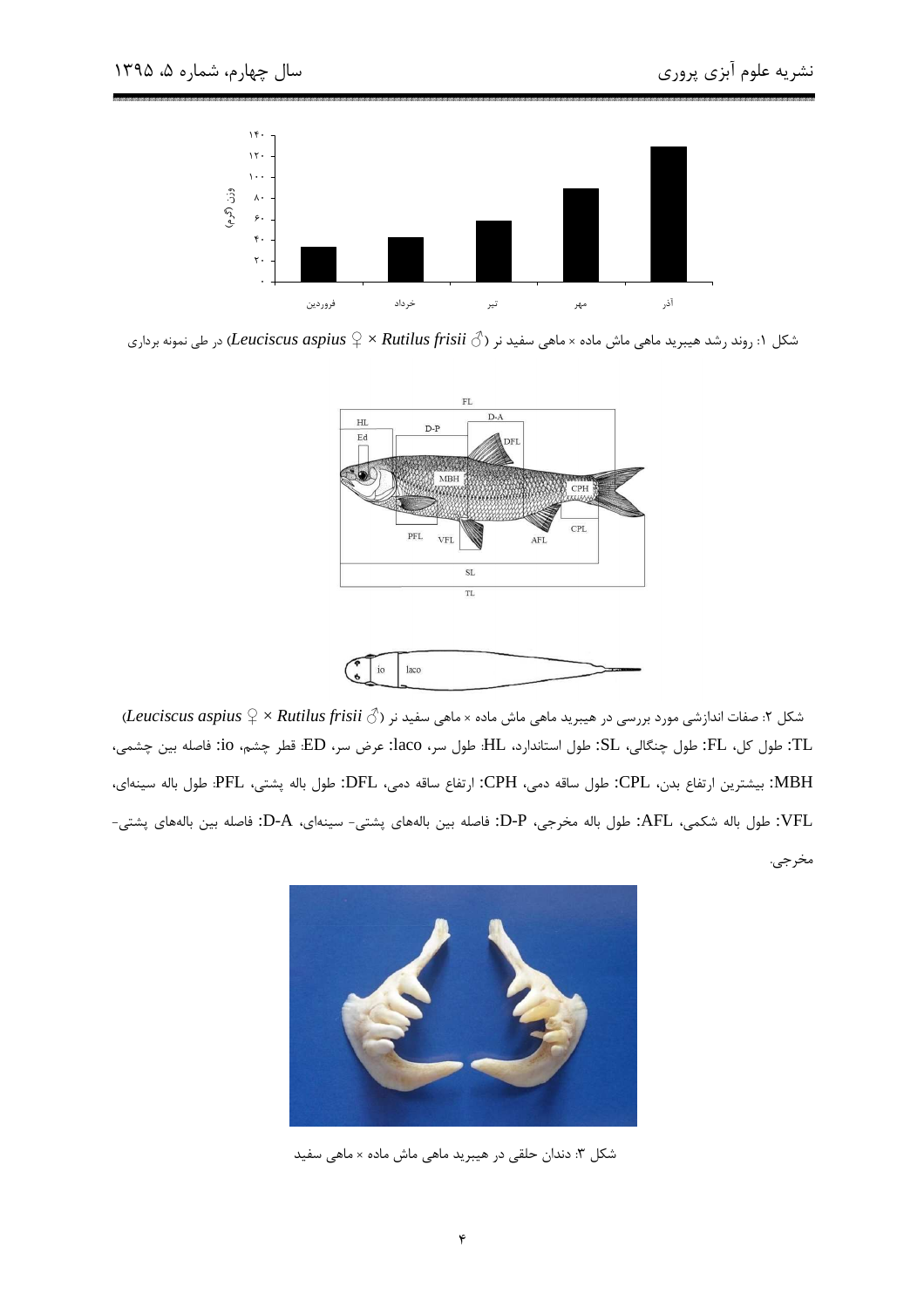پشتی و هچنین ۲ شعاع سخت و ۱۱-۱۰ شعاع نرم در باله مخرجی بود. بیشترین تعداد دندان حلقی متعلق به فرمول ۰.۵–۵.۱ و ۰.۵–۵.۲ هر یک با فراوانی ۲۳/۵۳ درصد بوده و فرمول ۲.۵-۵.۲ و ۲.۵-۵.۱ نیز به ترتیب با میزان ۱۷/۶۵ و ۱۱/۷۶ درصد فراوانی در ردههای بعدی قرار گرقته و سایر موارد ۲۳/۵۳ درصد فراوانی را تشکیل میدادند.

ىحث

به طور کلی ویژگیهای اندازشی و شمارشی کاربرد وسیعی در شناسایی گونهها و بررسی جمعیتهای مختلف ماهیان و رده بندی آنها داراست. Turan و همکاران (۲۰۰۵) از این تکنیک برای شناسایی ریخت شناسی جمعیت گربه ماهی آفریقایی ( Clarias gariepinus) در شش رودخانه ترکیه استفاده کردند و نتایج نشان داد که تفاوت مشاهده شده به طور عمده در سر ماهي بود. Rafiee و همكاران (۲۰۰۵) با بررسی این فاکتورها در تاسماهی ایرانی نشان دادند که این ماهی به عنوان یک گونه مستقل است و یک زیر گونه از تاسماهی روسی نیست. مطالعات Pourkazemi و همكاران (۲۰۰۶) در ارتباط با مقایسه صفات اندازشی، شمارشی و رشد دورگههای حاصل از تلاقی فیلماهی و تاسماهی ایرانی نشان داد که از بین ۳۲ پارامتر اندازهگیری شده، ۲۳ مورد بین فیلماهی شاهد با دورگهها و ۳۱ مورد بین تاسماهی ایرانی با دور گهها تفاوت معنیدار مشاهده شد.

مطالعه ویژگیهای اندازشی و شمارشی روی ماهی ماش و سفید توسط محققین مختلفی گزارش شده Berg, 1964; Kazanchev, 1981; ) است

.(Abbasi et al., 1999; Abdoli, 2000 ویژگی های شمارشی مانند تعداد شعاعهای باله پشتی، سینهای و مخرجی برای شناسایی گونههای مختلف ماهی مورد استفاده قرار گرفته است .(Mekkawy and Mohammad, 2011) Ghalenoei و همکاران (۲۰۱۰) بیان کردند که صفات شمارشی اغلب تحت کنترل ژنتیکی بوده و تجزيه و تحليل دادهها: تمامى اطلاعات حاصل از ویژگیهای اندازشی و شمارشی وارد برنامه نرم افزاری Excel 2010 گردید و تنظیم و پردازش، میانگین، فراوانی و انحراف معیار آنها توسط این برنامه انجام شد.

## نتايج

روند رشد ماهیان هیبرید در شکل ۱ نشان داده شده است. همچنین نتایج حاصل از صفات اندازشی و شمارشی هیبرید ماهی ماش ماده و سفید نر در جداول ١ و ٢ ارائه شده است. ماهياني كه تحت بررسی قرار گرفتند دارای طول کل ۳۲/۵-۱۴/۶ سانتے متر با میانگین ۰/۵۱ ± ۲۲/۸۰ سانتے متر، طول استاندارد ٢٧-١١/٩ سانتي متر با ميانگين ٠/۴٩ ± ١٨/۵۵ سانتیمتر و طول چنگالی ٢٩-١٢/٨ سانتی متر با میانگین ۰/۴۶ ± ۲۰/۳۶ بودند و  $\pm$  ۰/۰۸ میانگین طول و ارتفاع ساقه دمی به ترتیب ۴/۲۸ و ۰/۰۶ ± ۱/۵۹ سانتے متر تعیین شد. ماهیان بررسی شده در این مطالعه دارای طول سر ۵-۳ سانتی متر و عرض سر ۲/۴-۱/۱ سانتی متر بوده که میانگین آنها در مجموع به ترتیب ۰/۰۸ ± ۴/۴۶ و ۲/۱۱ ± ۲/۱۱ سانتی متر بود. قطر چشم، فاصله بین چشمی و بیشترین ارتفاع بدن در هیبرید حاصله به ترتیب با میانگین ۰/۰۲ ± ۰/۰۳، ۰/۰۳ ± ۱/۰۶ و ۰/۱۲ ± ۳/۹۵ سانتی متر تعیین شد. همچنین در این ماهیان طول باله پشتی ۴/۴-۱/۹، طول باله سینهای ۰۲/۱-۴/۶ طول باله شکمی ۳/۸- ۱/۵، طول باله مخرجی ۳/۵-۱/۶ سانتی متر بوده و فاصله بین بالههای پشتی- سینهای با میانگین ۰/۱۴ ± ۵/۷۱ و فاصله بين بالههاى پشتى- مخرجى با ميانگين ١١۶٠ شد. به طور کلی از نظر  $\sim$ ۵/۴۱ شانتی متر ثبت شد. به طور کلی از نظر صفات شمارشی نتایج نشان داد که تعداد فلسها بر روی خط جانبی به طور میانگین ۶۸-۶۰ عدد و ۱۰ و ۵ عدد فلس به ترتیب در بالا و پایین خط جانبی شمارش شد. سایر شاخصهای شمارشی در مطالعه حاضر شامل ٢ شعاع سخت و ٩ شعاع نرم در باله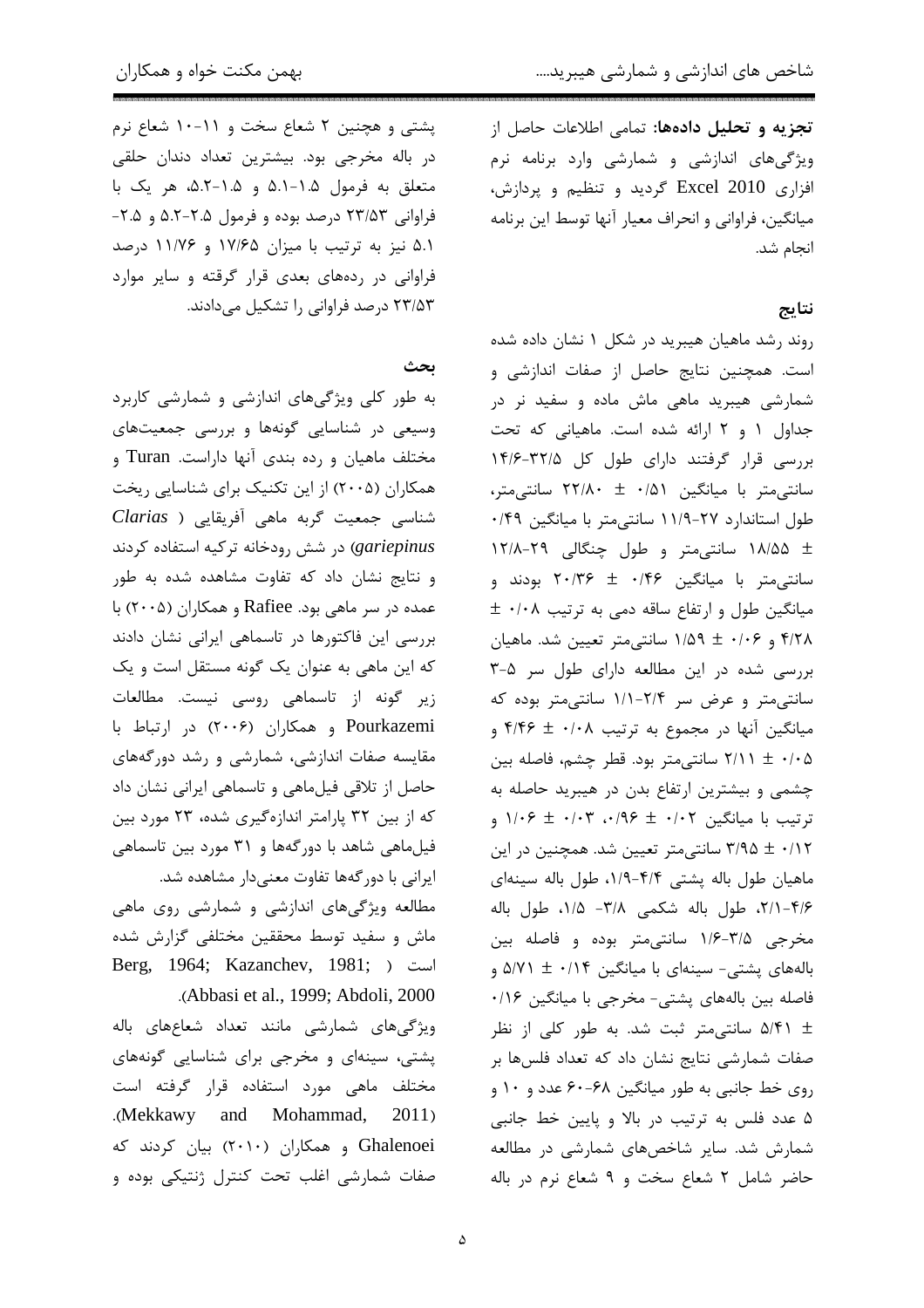بینابین و بعضاً متفاوت ,ا نشان می دهد ( ,Berg 1964; Kazanchev, 1981; Abbasi et al., 1999; Abdoli, 2000; Abdoli and Naderi, 2009; Kashefi et al., 2012; Rezaei et al., 2012). در این باره بررسی هیبرید ماهی آزاد مهاجر Salvelinus alpinus x ) آلپ و قزل آلای جویباری Salvelinus fontinalis) و مقايسه آن با والدين نشان دهنده طیف وسیعی از تغییرات در مشخصات شمارشي بود (Hammar et al., 1991). كمتر تحت تأثير محيط قرار مىگيرند، بنابراين ارزش سیستماتیک خاصی دارند و در تفکیک گونهها از هم به کار می روند، چراکه تعداد بخشهای شکل گرفته (صفات شمارشی) در رشد و نمو بعد از لقاح ثابت و به رغم تغييرات محيطي بدون تغییر باقی مے ماند. مقایسه فاکتورهای شمارشی در ماهی ماش ماده و سفید نر و هیبرید حاصله نشان داد که از نظر خصوصيات فوق با والدين يكسان نيست و صفات

(Leuciscus aspius  $\mathfrak{Q}\times R$ utilus frisii  $\mathfrak{S}$  جدول ۱: نتايج صفات اندازشي هيبريد ماهي ماش ماده × ماهي سفيد نر

| ویژگیهای اندازشی (سانتیمتر)         | ميانگين                       | حداقل                   | حداكثر                  | انحراف معيار                                                      |
|-------------------------------------|-------------------------------|-------------------------|-------------------------|-------------------------------------------------------------------|
| طول کل                              | $\Upsilon\Upsilon/\Lambda$    | 159                     | $\tau\tau/\Delta$       | $\cdot/\Delta$                                                    |
| طول چنگالی                          | $\mathbf{Y} \cdot \mathbf{X}$ | $17/\lambda$            | ٢٩                      | $\cdot$ /۴۶                                                       |
| طول استاندارد                       | $1\lambda/\Delta\Delta$       | 11/9                    | ٢٧                      | $\cdot$ /۴۹                                                       |
| طول سر                              | ۴۱۴۶                          | ٣                       | ۵                       | $\boldsymbol{\cdot}\, \boldsymbol{\cdot}\,\boldsymbol{\wedge}$    |
| عرض سر                              | Y/11                          | $\frac{1}{2}$           | $\mathbf{Y}/\mathbf{F}$ | $\cdot$ / $\cdot$ $\Delta$                                        |
| قطر چشم                             | $\cdot$ /98                   | $\cdot$ /۶              | $\frac{1}{2}$           | $\cdot/\cdot$ ۲                                                   |
| فاصله بین چشمی                      | $1/\cdot 5$                   | $\cdot$ /<br>$\Delta$   | 1/f                     | $\boldsymbol{\cdot}\, \boldsymbol{\cdot}\, \boldsymbol{\uparrow}$ |
| بيشترين ارتفاع بدن                  | T/90                          | $\mathbf{Y}/\mathbf{Y}$ | 9/1                     | $\cdot/\gamma$                                                    |
| طول باله پشتی                       | $\Gamma/\Gamma \Delta$        | 1/9                     | $f/\mathfrak{f}$        | $\boldsymbol{\cdot}\, \boldsymbol{\cdot}\,\boldsymbol{\wedge}$    |
| طول باله سينهاى                     | Y/YY                          | $\Upsilon/\Upsilon$     | $f/\epsilon$            | $\cdot$ / $\cdot$ 9                                               |
| طول باله شكمي                       | $Y/\mathcal{F}Y$              | $1/\Delta$              | $\tau/\lambda$          | $\boldsymbol{\cdot}\, \boldsymbol{\cdot}\,\boldsymbol{\wedge}$    |
| طول باله مخرجي                      | Y/Y                           | 1/5                     | $\mathbf{r}/\mathbf{r}$ | $\cdot$ / $\cdot$ $\varphi$                                       |
| طول ساقه دمی                        | Y/Y                           | $\mathbf{r}/\mathbf{v}$ | $\Delta/\Lambda$        | $\boldsymbol{\cdot}\, \boldsymbol{\cdot}\,\boldsymbol{\wedge}$    |
| ارتفاع ساقه دمی                     | $1/\Delta$ 9                  | $\cdot/\wedge$          | ٢                       | $\cdot$ / $\cdot$ $\varphi$                                       |
| فاصله بین بالههای پشتی– سینهای      | $\Delta$ /Y \                 | ۴                       | $\lambda/\mathcal{F}$   | $\cdot/\gamma$                                                    |
| فاصله فاصله بين بالههاى پشتى- مخرجى | $\Delta/\mathfrak{F}$         | $\mathbf{r}/\mathbf{r}$ | $\lambda/\Delta$        | $\cdot$ /16                                                       |

در این تحقیق مشخص گردید که بالاترین تعداد فرمول دندان حلقی در هیبرید ماش و سفید ۰.۵–۵.۱ و ۵.۵–۵.۲ بوده که هر کدام با ۲۳/۵۳ درصد بیشترین میزان فراوانی را به خود اختصاص میدادند. بنابراین از نظر مقایسه دادههای موجود با منابع Berg, 1964; Kazanchev, 1981; Abbasi et ) al., 1999) که فرمول دندان حلقی ماهی سفید را ۵− ۵، ۶-۵ و ۶-۶ و ماهی ماش را ۵.۳-۳.۵ ذکر

نمودهاند، نشان میدهند که دندان حلقی هیبرید حاصله ۲ ,دیفه بوده که از این نظر با ماهی ماش مطابقت می کند اما از نظر تعداد در هر رديف تفاوت دارد. همچنین با توجه به اینکه ماهی سفید در فرمول دندان حلقی خود در هر ردیف دارای عدد ۵ یا ۶ عدد میباشد میتوان بیان کرد که این ویژگی را از والد نر خود به ارث برده است و بنابراین بینابین ماهی ماش و سفید است.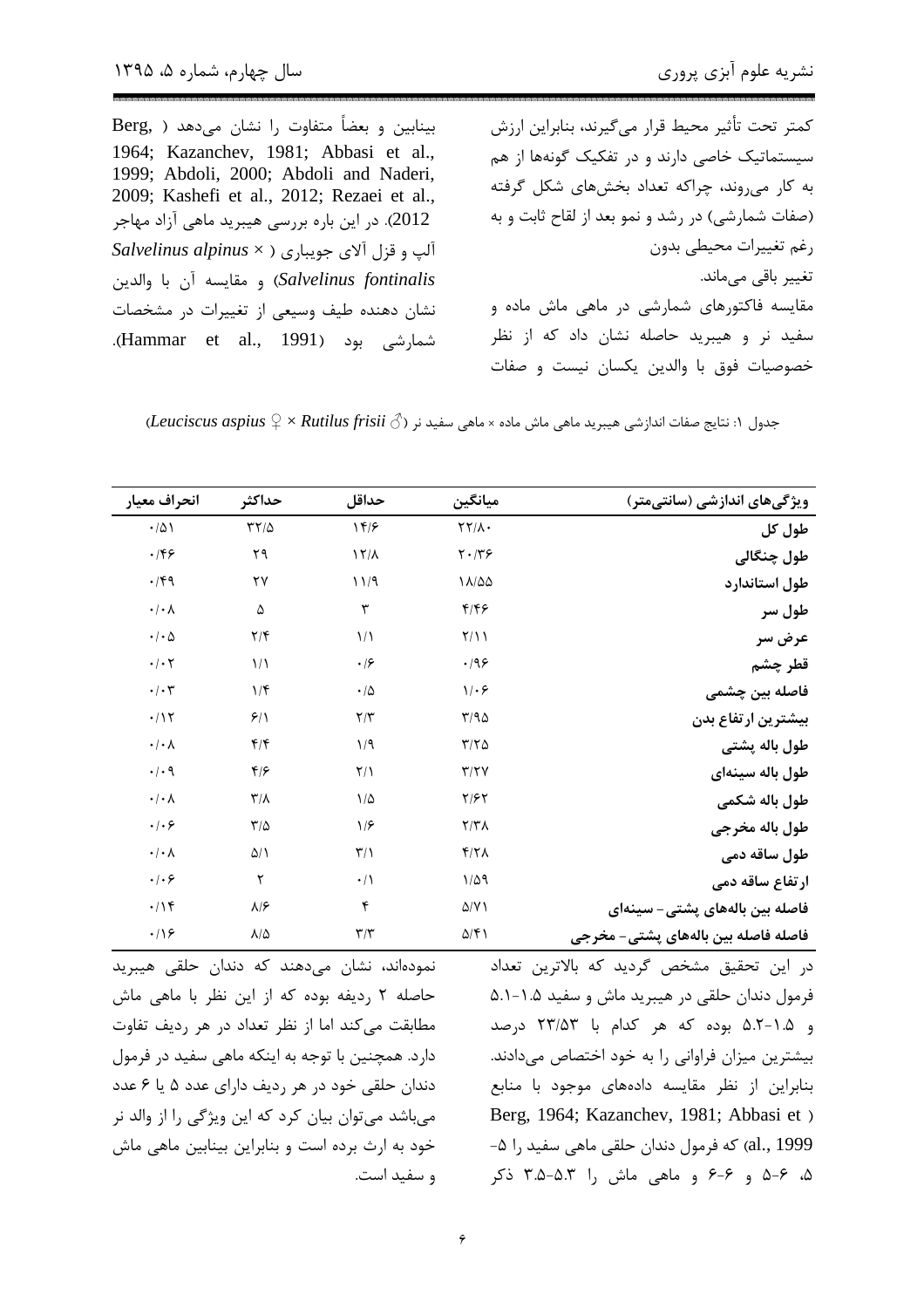شناختی بین بچه ماهیان دورگه و شاهد نشان داد که در رنگ بدن، فلسها، ساختمان شعاع بالهها، چشم، شكل دهان، طول بدن، استخوان ستون فقرات، نسبت وزن اندامهای مختلف به وزن کل بدن، شکل دندانهای حلقی و نسبت شاخصهای بدن آنها بعضاً تفاوت وجود دارد یا صفات به صورت بینابین میباشد. علاوه بر این، نتایج مطالعه حاضر نشان داد که تفاوتها در شاخصهای شمارشی واضح تر بوده و این ویژگیها نسبت به صفات اندازشی برای شناسایی بهتر هیبرید ماهی ماش ماده و سفید نر از نمونههای والد مفید تر بوده و دارای اهمیت بیشتری میباشد. از آنجایی که اطلاعات اندازشی و شمارشی میتواند در تعیین تفاوتهای بین دورگهها و گونههای مختلف ماهی به کار رود نیازمند استفاده از نمونههایی است که از لحاظ وضعیت ریختشناسی در شرایط مطلوبی باشند و به تعداد زیاد مورد بررسی قرار گیرند. به طور کلی می توان بیان کرد نوع گونه، تغذیه، شرایط زیست محیطی و ژنتیک میتواند بر روی صفات اندازشی و شمارشی ماهیان مؤثر باشد.

با این حال بهبود فرآیند شناسایی و تکمیل مطالعات حاضر ممكن است نيازمند تحقيقات سلولى-مولکولی، بیوشیمیایی و زیستی در این زمینه باشد. همچنین در این راستا پیشنهاد میگردد که مطالعات جدیدی در مورد تولید مجدد این هیبرید به صورت تلاقی رفت و برگشت و مقایسه آن با نمونههای والد در اندازههای یکسان صورت گرفته تا بتوان در این باره نتیجه گیری بهتری نمود.  $(Y \cdot 9)$  Naderi , Abdoli (٢٠١٥) Coad و Abdoli (٢٠٠٠) میانگین تعداد فلسهای خط جانبی گونه سفید و ماش را به ترتیب ۶۳-۵۳ و ۷۴-۶۵ عدد، تعداد فلسهای بالای خط جانبی را به ترتیب ١٠-٩ و ١٢-١١ عدد و تعداد فلسهای پايين خط جانبي را به ترتيب ۵-۴ و ۶-۵ عدد گزارش نمودند که با نتایج بدست در هیبرید حاصله که به ترتيب ميانگين آن ۶۸-۶۰ عدد فلس بر روي خط جانبي و ١٠ و ۵ عدد فلس در بالا و پايين خط جانبي بود چندان همخوانی نداشت.

مقایسه میانگین دادههای حاصل از شعاعهای باله یشتی و مخرجی این ماهی با نمونههای والد ( ,Berg 1964; Kazanchev, 1981; Abbasi et al., 1999; Abdoli, 2000; Abdoli and Naderi, 2009; Coad, 2015) نشان می0هد که یک شعاع سخت در باله پشتی و مخرجی کمتر از والدین بوده و شعاعهای نرم باله پشتی (۹ عدد) و مخرجی (۱۱-۱۰ عدد) تقریباً نزدیک به والد نر میباشد. در این بین Panase , Mengumphan و Panase (۲۰۱۵) روی هیبرید گربه ماهی مکونگی و گربه Pangaisianodon gigas × ) ماهی رنگین کمان Pangasianodon hypophthalmus) اشاره کرد که نتایج نشان داد ویژگیهای شمارشی از جمله شعاعهای باله پشتی، مخرجی و شکمی می تواند برای تشخیص ماهیان و تفکیک آن از والدین مورد استفاده قرا, گیرد.

نتايج اين مطالعه نشان داد كه هيبريد حاصله از نظر ویژگیهای اندازشی و شمارشی و مقایسه آن با والدين با توجه به منابع موجود داراي صفات بينابين و بعضاً متفاوت بوده است. چنین حالتی در سایر مطالعات به صورت حد واسط و یا دارای اختلاف بوده است به طوری که در مطالعهای که توسط Kalbassi و همکاران (۲۰۰۲) در ارتباط با امکان سنجی دورگه گیری ماهی کپور علفخوار ماده و کپور سرگنده نر (Hypophthalmichthys nobilis) و مطالعه دوركه نسل اول آنها صورت گرفت، بررسیهای ریخت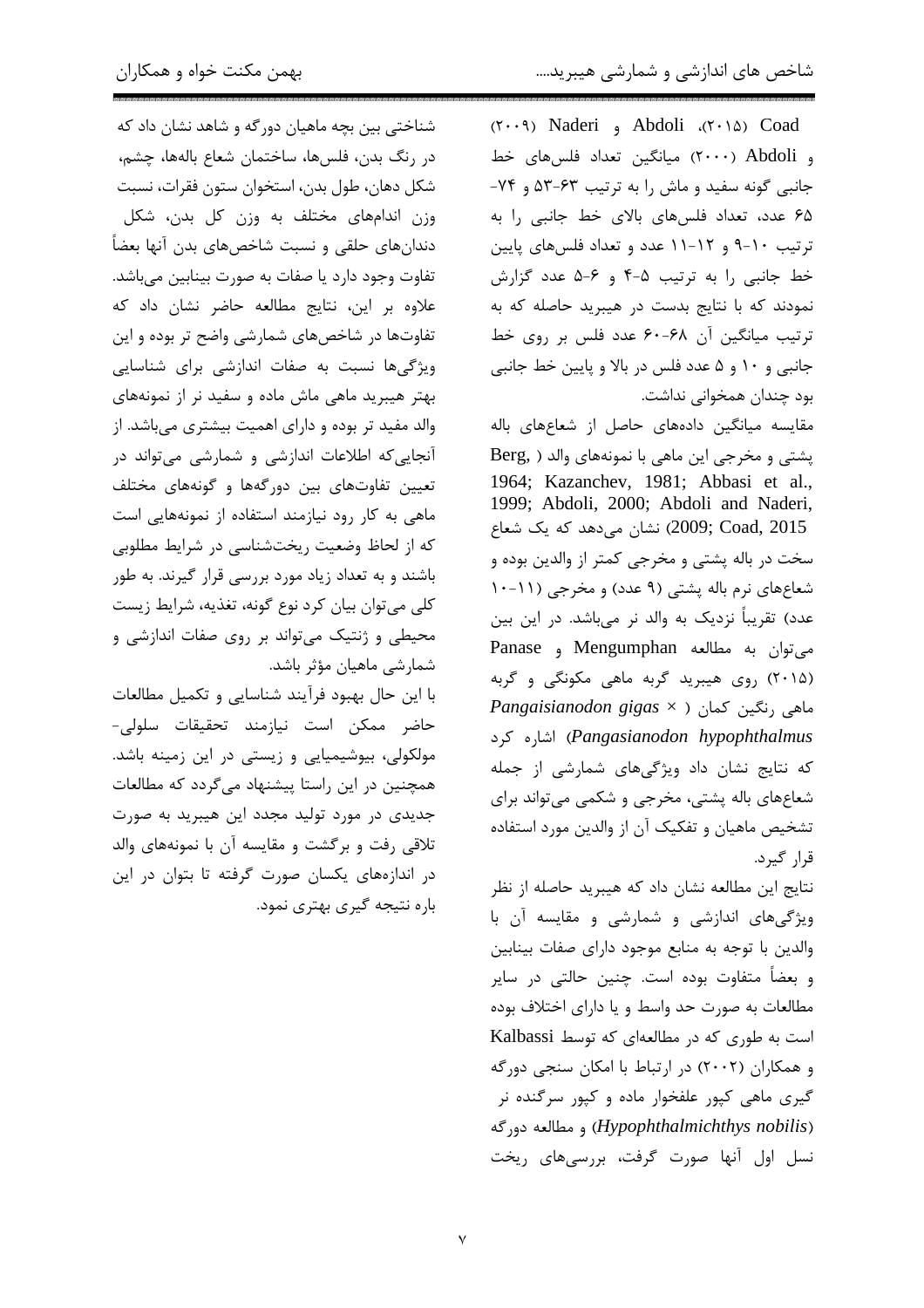| منبع                                                                   | فرمول دندان حلقى              | تعداد شعاعهای<br>سخت<br><b>و نرم باله مخرجي</b> | تعداد شعاعهای<br>سخت<br>و نرم باله پشتی | تعداد فلس های<br>پايين خط<br>جانبى | تعداد فلس های<br>بالای خط جانبی | تعداد<br>فلس&ای<br>روي خط<br>جانبى          | ویژگیهای<br>شمارشى |
|------------------------------------------------------------------------|-------------------------------|-------------------------------------------------|-----------------------------------------|------------------------------------|---------------------------------|---------------------------------------------|--------------------|
| Berg (1964)<br>Kazanchev (1981)<br>Abbasi et al.,                      | $T.\Delta-\Delta.\Upsilon$    | $III \rightarrow$                               | Шλ                                      | $\Delta-\mathcal{F}$               | $11 - 17$                       | $60 - Yf$                                   | ماهي ماش           |
| (1999)<br>Abdoli (2000)<br>Abdoli and Naderi<br>$(2009)$ Coad $(2015)$ | $9 - 9$ $0 - 9$ $0 - 0$       | $III 15-15$                                     | $III$ ٩-١١                              | $f-\Delta$                         | $9-1$                           | $\Delta \mathbf{Y} - \mathbf{Y} \mathbf{Y}$ | ماهی سفید          |
|                                                                        | عمدتاً ۰٫۵–۵٫۱ و ۰۱٫۵–<br>۵.۲ | $\Pi \cup \neg \wedge$                          | II٩                                     | ۵                                  | $\mathcal{L}$                   | 6.54                                        | مطالعه حاضر        |
|                                                                        | به ندرت ۲٫۵–۵٫۱ و ۲٫۵–<br>۵,۱ |                                                 |                                         |                                    |                                 |                                             |                    |

 $\mu$ جدول ۲: نتایج صفات شمارشی هیبرید ماهی ماش ماده × ماهی سفید نر ( $\ell$  *Rutilus frisii )* جدول ۲: نتایج صفات شمارشی هیبرید ماهی ماش ماده × ماهی و مقايسه آن با نمونه هاى والد

تشکر و قدردانی

**منابع** 

در اینجا بر خود لازم میدانیم که از مسئولین محترم مرکز تکثیر و بازسازی ذخایر ماهیان دریایی شادروان دکتر یوسف پور سیاهکل مخصوصاً آقای مهندس ایرج عفت پناه به جهت در اختیار گذاشتن امکانات و همچنین آقای مهندس سجاد رستمی پور به جهت همکاری صمیمانه در طی تحقیق و در نهایت کلیه کسانی که ما را در انجام این تحقيق ياري نمودند قدرداني نماييم.

aquaculture and fisheries. *Reviews in Fish Biology and Fisheries* 10, 325–337.

- Berg, L.S., 1964. Freshwater fishes of the U.S.S.R and adjacent countries: Vol. 2,  $4<sup>th</sup>$ edition. Israel Program for Scientific Translations. Jerusalem, Israel, 496 P.
- Chevassus, B. (1983) Hybridization in fish. *Aquaculture* 33, 245–262.
- Coad, B.W. (2015) Freshwater Fishes of Iran. Available from www. Briancoad.com. Accessed 10 May 2015.
- Falahatkar, B., Meknatkhah, B., Efatpanah, I. (2013) Hybrid production of Asp (*Aspius aspius* ♀) × Caspian Kutum (*Rutilus frisii*   $\Diamond$ : A preliminary results of fertilization. Aquaculture Europe, 9-12 August 2013,Trondheim, Norway.
- Falahatkar, B., Efatpanah, I., Meknatkhah, B., Rahmati, M. (2015) Potential of Aspikutum (a hybrid of *Leuciscus aspius*  $\varphi \times$  *Rutilus frisii*  $\varphi$  for aquaculture: comparison of growth performance in earthen ponds and tanks. *Iranian Journal of Ichthyology* 2, 194–196.

Abbasi, K., Valipour, A., Talebi Haghighi, D., Sarpanah, A., Nezami, Sh. (1999) Atlas of Iranian Fishes, Gilan Inland Waters. Gilan Fisheries Research Centre, Bandar Anzali, 113 P. (In Persian)

- Abdolhay, H.A., Khalijah, D.S., Pourkazemi, M., Shapor, S.S., Rezvani, S., Abdul Satar, M.K., Hosseinzadeh Sahafi, H. (2010) Morphometrics studies of Mahisefid (*Rutilus frisii kutum,* Kamensky, 1901) from selected rivers in the southern Caspian Sea. *Iranian Journal of Fisheries Sciences* 9, 1–18.
- Abdoli A., 2000. The Inland Water Fishes of Iran. Iranian Museum of Nature and Wildlife, Tehran, 378 P. (In Persian)
- Abdoli A., Naderi M., 2009. The biodiversity of fishes of the southern basin of the Caspian Sea. Abzian Scientific Publication, Tehran, 238 P. (In Persian)
- Bartley, D.M., Rana, K., Immink, A.J. (2001) The use of inter-specific hybrids in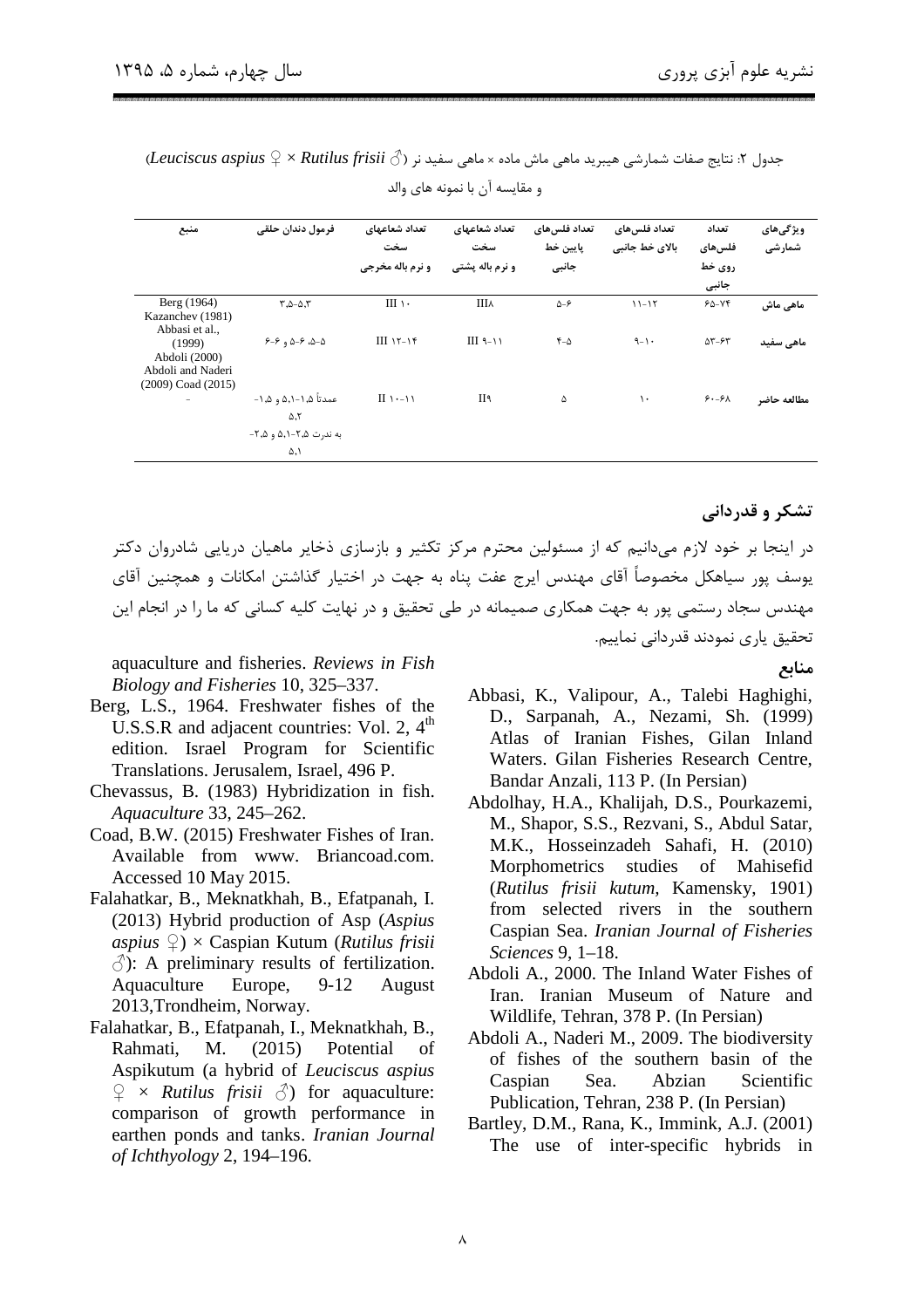*Ctenopharyngodon idella*, and hybrid carp (female grass carp  $\times$  male bighead *Aristichthys nobilis*). *Journal of Fish Biology* 19, 457–465.

- Lawrence, C.S., Morrissy, N.M., Vercoe, P.E., Williams, I.H. (2000) Hybridization in Australian freshwater crayfish– production of all-male progeny. *Journal of the World Aquaculture Society* 31, 651– 658.
- Mamcarz, A. (2000) Asp, Aspius aspius (L.). In: *The Freshwater Fish of Poland* (ed. By M. Brylinska), pp 294–300. PWN, Warszawa.
- Mekkawy, I.A.A., Mohammad, A.S. (2011) Morphometrics and meristics of the three Epinepheline species: *Cephalopholis argus*  (Bloch and Schneider, 1801), *Cephalopholis miniata* (Forsskal, 1775) and *Variola louti* (Forsskal, 1775) from the red sea, Egypt. *Journal of Biological Science* 11, 10–21.
- Mengumphan, K., Panase, P. (2015) Morphometric and Meristic Divergence of Two Hybrid Catfish: Backcross (F1 hybrid female × *Pangasianodon gigas* Chevey 1931 male) and Reciprocal Backcross (*P. gigas*, female × F1 hybrid male). *Asian Fisheries Society* 28, 37–46.
- Nelson, J.S.  $(2006)$  Fishes of the World.  $4<sup>th</sup>$ edition, John Wiley & Sons, New Jersey, USA, 601 p.
- Paykan Heyrati, F., Mostafavi, H., Toloee, H., Dorafshan, S. (2007) Induced spawning of kutum, *Rutilus frisii kutum*  (Kamenskii, 1901) using (D-Ala6, Pro9- NEt) GnRHa combined with domperidone. *Aquaculture* 265, 288–293.
- Poulet, N., Barrebi, P., Crivelli, A.J., Lek, S., Argllier, C. (2004) Genetic and morphometeric variation in the Pike perch (*Sander lucioperca* L.) of a fragmented delta. *Archive for Hydrobiology* 159, 531– 554.
- Pourkazemi, M., Nurozfashkhami, M.R., Taheri, S.A., Chakmedoz, F., Baradaran Noviri, S., Yarmohamadi, M., Hassanzadeh, M., Halajian, A., Kazemi, R., Bahmani, M. (2006) Comparison of growth, morphometric and meristic
- Ghalenoei, M., Pazooki, J., Abdoli, A., Hassanzadeh Kiabi, B., Golzarian, K. (2010) Morphometric and meristic study of *Garra rufa* populations in Tigris and Persian Gulf Basins. *Iranian Scientific Fisheries Journal* 19, 107–118 (In Persian)
- Hammar, J., Dempson, J.B., Verspoor, E. (1991) Natural hybridization between Arctic char (*Salvelinus alpinus*) and brook trout (*Salvelinus fontinalis*): evidence from northern Labrador. *Canadian Journal of Fisheries and Aquatic Science* 48, 1437– 1445.
- Harrell R.M. (1997) Hybridization and genetics. In: *Striped Bass and Other Morone Culture* (ed. By R.M. Harrell), pp 217–234.
- Hosseini A. (1996) Hybridization between female kutum *Rutilus frisii kutum* and male grass carp *Ctenopharyngodon idella*. Guilan Fisheries Research Center, Bandar Anzali. (In Persian).
- Hulata, G. (1995) A review of genetic improvement of the common carp (*Cyprinus carpio* L.) and other hybrids by crossbreeding, hybridization and selection. *Aquaculture* 129, 143–155.
- Karatas, M. (2005) Research Techniques in Fish Biology. Nobel Press, Ankara, Turkey, 498 p.
- Kalbassi, M.R., Panahi Sahebi, H., Nazari, R.M. (2002) Crossbreeding of female grass carp & male bighead carp and observation on (F1) hybrids. *Journal of Marine Sciences and Technology* 1, 35–45 (In Persian)
- Kashefi, P., Bani, A., Ebrahimi, E. (2012) Morphometric and meristic variations between nonreproductive and reproductive kutum females (*Rutilus frisii kutum*, Kamensky, 1901), in the southwest Caspian Sea. *Italian Journal of Zoology* 79, 337–343.
- Kazanchev, A.N.D. (1981) Fishes of the Caspian Sea and its catchment. Translated by: Shariati A. 1992. Iranian Fisheries Company, Tehran, 171 p. (In Persian)
- Kilambi, R.V., Zdinak, A. (1981) Comparison of early developmental stages and adults of grass carp,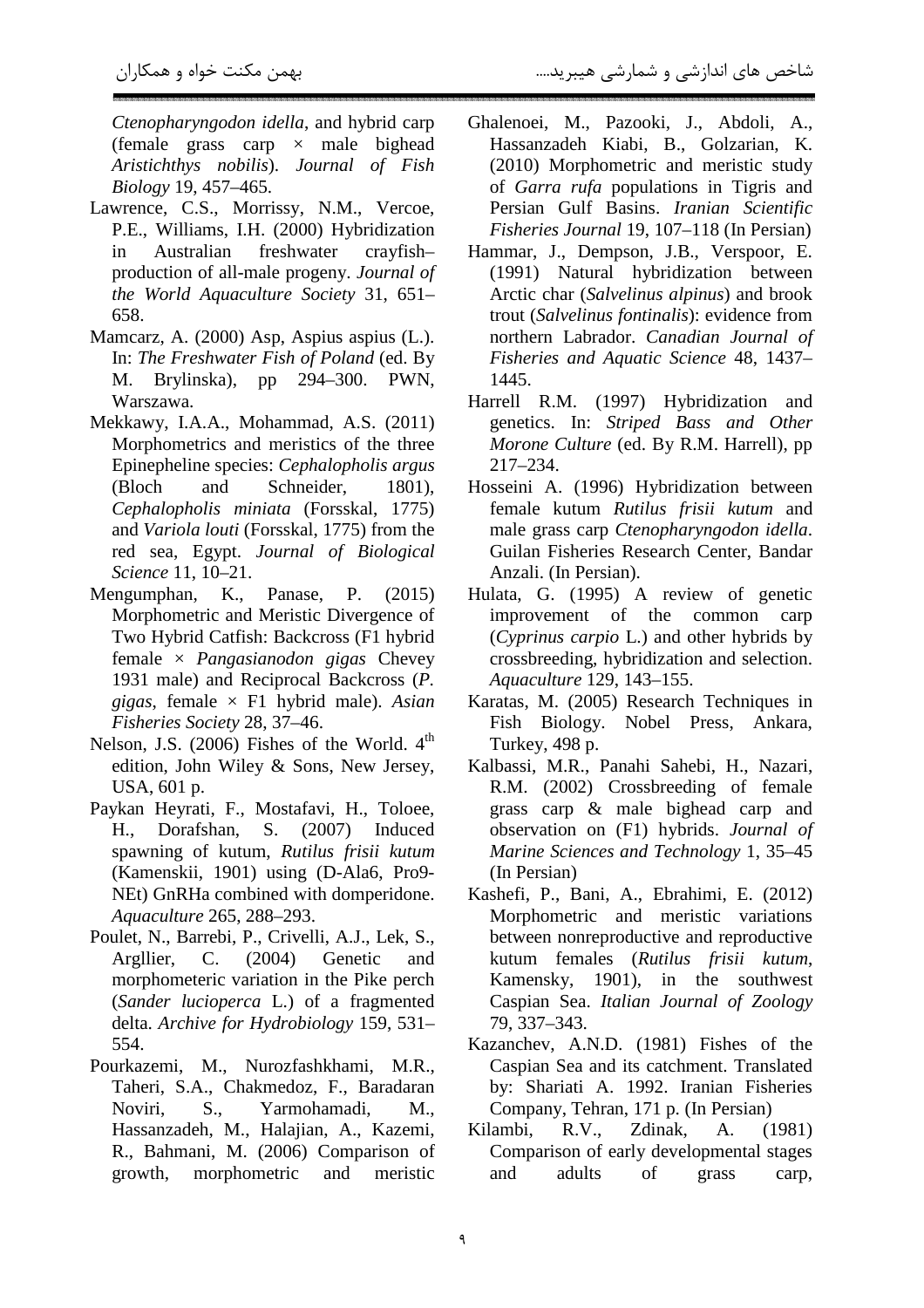- Scribner, K.T., Page, K.S., Bartron, M.L. (2000) Hybridization in freshwater fishes: a review of case studies and cytonuclear methods of biological inference. *Reviews in Fish Biology and Fisheries* 10, 293– 323.
- Soule, M. (1982) Allomeric variation 1: the theory and some consequences. *American Naturalist* 120, 751–754.
- Steffens, W., Jaehnichen, H., Fredrich, F. (1990) Possibilities of sturgeon culture in central Europe. *Aquaculture* 89, 101–122.
- Turan, C. (2004) Stock identification of Mediterranean horse mackerel (*Trachurus mediterraneus*) using morphometric and meristic characters. *ICES Journal of Marine Science* 61, 774–781.
- Turan, C., Yalcin S., Turan, F., Okur, E., Akyurt, I. (2005) Morphometric comparisons of African catfish, *Clarias gariepinus*, populations in Turkey. *Folia Zoologica* 54, 165–72.
- Valipour, A., Khanipour, A.A. (2009) Kutum, *Rutilus frisii kutum*, The Jewel of the Caspian Sea. Iranian Fisheries Research Organization, Tehran, 95 p. (In Persian)

parameters of hybrids produced by crossing between beluga (*Huso huso*) and Persian Sturgeon (*Acipenser persicus*). *Iranian Scientific Fisheries Journal* 15, 51–66 (In Persian)

- Rafiee, G.R., Alavi, S.M.H., Karami, M. (2005) Some Biological aspects of *Acipencer persicus* in the Southern part of the Caspian sea: Morphometric and meristic carechteristics, 5th International Symposium on Sturgeon. Ramsar, Iran. pp. 197–199.
- Refstie, T. (1983) Hybrids between salmonids species. Growth and survival in seawater. *Aquaculture* 33, 281–285.
- Rezaei, E., Vatandoust, S., Kazemian, M., Anvarifar, H. (2012) Morphological variability of the *Aspius aspius taeniatus*  (Eichwald, 1831) in the Southern Caspian Sea Basin. *Iranian Journal of Fisheries Sciences* 11, 627–643.
- Ruban, G.I. (1998) On the species structure of the Siberian sturgeon *Acipenser baerii*  Brandt (Acipenseridae). *Journal of Ichthyology* 38, 345–365.